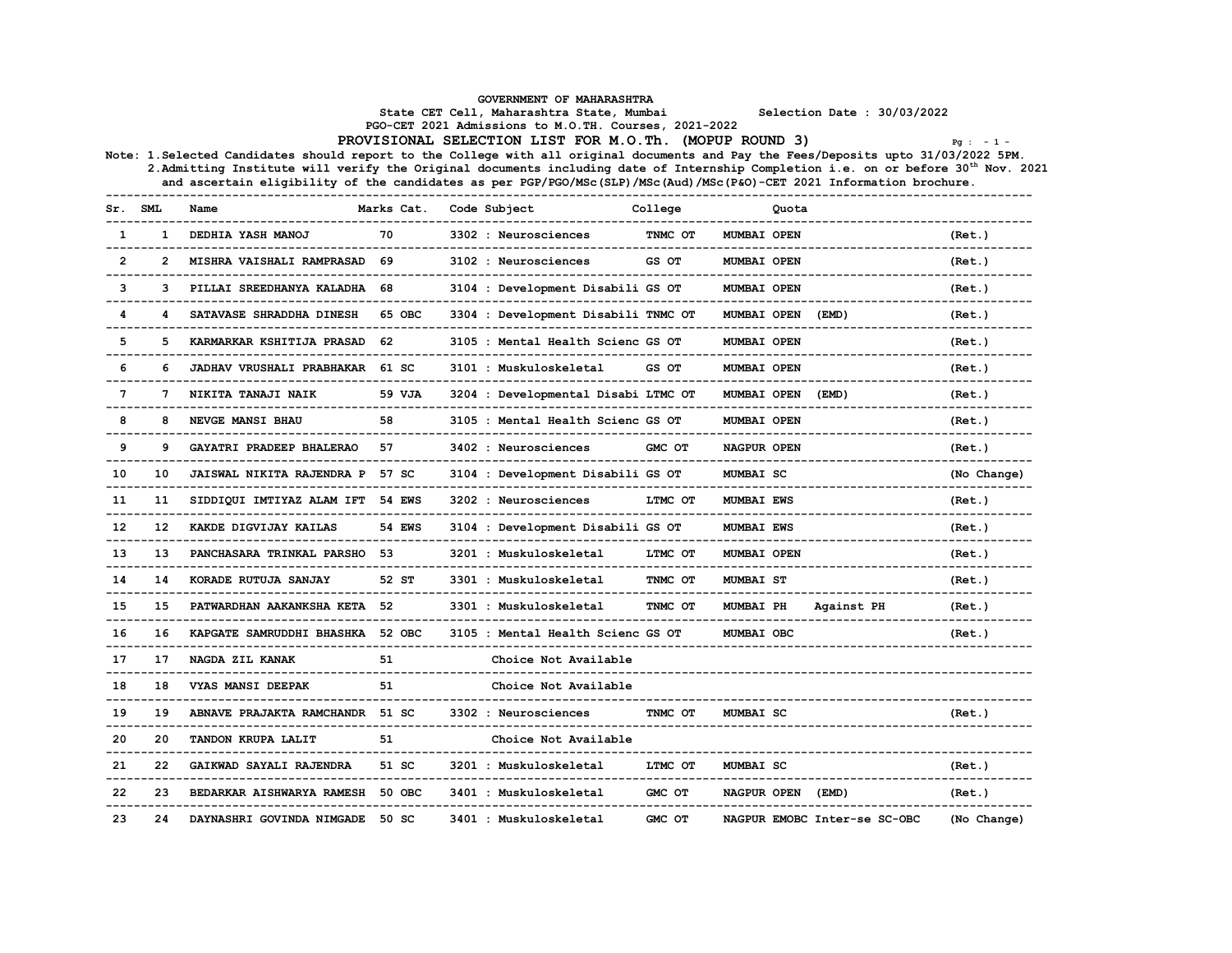|    | Sr. SML Name         |    | Marks Cat. Code Subject | College | Quota |  |
|----|----------------------|----|-------------------------|---------|-------|--|
| 24 | 25 PATEL RUCHI KANJI | 50 | Choice Not Available    |         |       |  |
|    |                      |    |                         |         |       |  |
|    |                      |    |                         |         |       |  |
|    |                      |    |                         |         |       |  |
|    |                      |    |                         |         |       |  |
|    |                      |    |                         |         |       |  |
|    |                      |    |                         |         |       |  |
|    |                      |    |                         |         |       |  |
|    |                      |    |                         |         |       |  |
|    |                      |    |                         |         |       |  |
|    |                      |    |                         |         |       |  |
|    |                      |    |                         |         |       |  |
|    |                      |    |                         |         |       |  |
|    |                      |    |                         |         |       |  |
|    |                      |    |                         |         |       |  |
|    |                      |    |                         |         |       |  |
|    |                      |    |                         |         |       |  |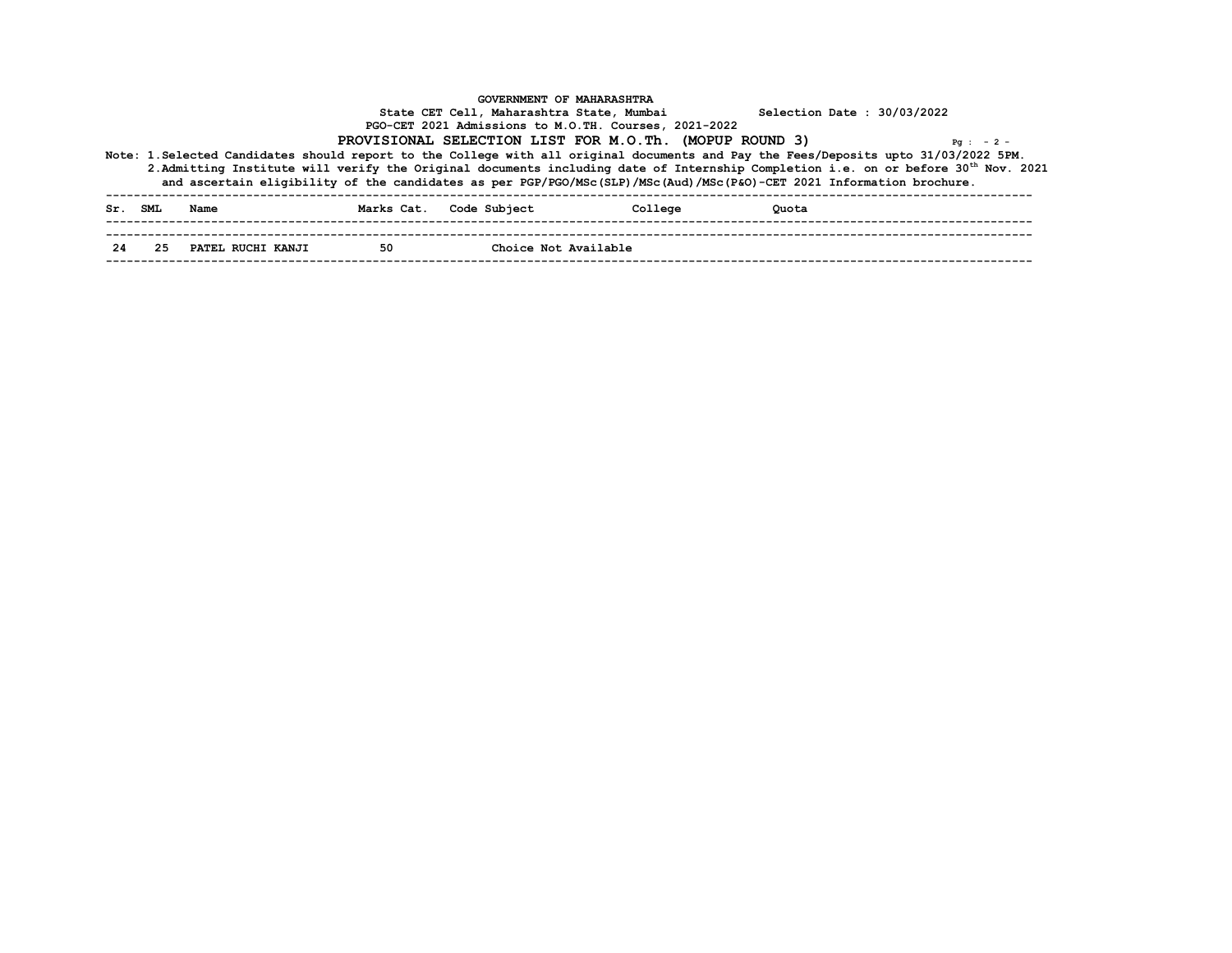## GOVERNMENT OF MAHARASHTRA State CET Cell, Maharashtra State, Mumbai Selection Date : 30/03/2022 PGO-CET <sup>2021</sup> Admissions to M.O.TH. Courses, 2021-2022 PROVISIONAL SELECTION LIST FOR M.O.Th. (MOPUP ROUND 3) Pg : - <sup>3</sup> - Note: 1.Selected Candidates should report to the College with all original documents and Pay the Fees/Deposits upto 31/03/2022 5PM. 2.Admitting Institute will verify the Original documents including date of Internship Completion i.e. on or before <sup>30</sup>th Nov. <sup>2021</sup> and ascertain eligibility of the candidates as per PGP/PGO/MSc(SLP)/MSc(Aud)/MSc(P&O)-CET <sup>2021</sup> Information brochure. ------------------------------------------------------------------------------------------------------------------------------------ Sr. SML Name Marks Cat. Code Subject College Quota ------------------------------------------------------------------------------------------------------------------------------------ <sup>25</sup> <sup>26</sup> DIGHE RINA VISHWAS <sup>50</sup> NTB <sup>3101</sup> : Muskuloskeletal GS OT MUMBAI NTB (Ret.) ------------------------------------------------------------------------------------------------------------------------------------ <sup>26</sup> <sup>27</sup> CHAUHAN KIRTI SATYANARAYA <sup>49</sup> EWS <sup>3301</sup> : Muskuloskeletal TNMC OT MUMBAI EWS (Ret.) ------------------------------------------------------------------------------------------------------------------------------------ <sup>27</sup> <sup>28</sup> SUMAI ANJALI KUMAR <sup>49</sup> Choice Not Available ------------------------------------------------------------------------------------------------------------------------------------ <sup>28</sup> <sup>29</sup> FATEMA BASHIR ALI <sup>49</sup> Choice Not Available ------------------------------------------------------------------------------------------------------------------------------------ <sup>29</sup> <sup>30</sup> GHODERAO DISHA GANGADHAR <sup>48</sup> NTB <sup>3204</sup> : Developmental Disabi LTMC OT MUMBAI EMVJA Inter-se VJ-NT (Ret.) ------------------------------------------------------------------------------------------------------------------------------------ <sup>30</sup> <sup>31</sup> GALA KINJAL JATIN <sup>48</sup> Choice Not Available ------------------------------------------------------------------------------------------------------------------------------------ <sup>31</sup> <sup>32</sup> VIDISHA SHAM PANCHBHAI <sup>48</sup> SC Choice Not Available ------------------------------------------------------------------------------------------------------------------------------------ <sup>32</sup> <sup>34</sup> ELWAKA SWETA ASHOK KUMAR <sup>48</sup> OBC <sup>3202</sup> : Neurosciences LTMC OT MUMBAI OBC (Ret.) ------------------------------------------------------------------------------------------------------------------------------------ <sup>33</sup> <sup>35</sup> KHAN SAIMA SHAMIM <sup>47</sup> Choice Not Available ------------------------------------------------------------------------------------------------------------------------------------ <sup>34</sup> <sup>36</sup> MHATRE LEENA HARISHCHANDR <sup>47</sup> OBC <sup>3104</sup> : Development Disabili GS OT MUMBAI OBC (Ret.) ------------------------------------------------------------------------------------------------------------------------------------ <sup>35</sup> <sup>37</sup> PASWAN NIRMALA RAMLAKHAN <sup>47</sup> Choice Not Available ------------------------------------------------------------------------------------------------------------------------------------ <sup>36</sup> <sup>38</sup> NEER KUNAL KANHOBAJI <sup>47</sup> NTC <sup>3102</sup> : Neurosciences GS OT MUMBAI NTC (Ret.) ------------------------------------------------------------------------------------------------------------------------------------ <sup>37</sup> <sup>39</sup> DHANANI NISHMA NOORUDDIN <sup>46</sup> Choice Not Available ------------------------------------------------------------------------------------------------------------------------------------ <sup>38</sup> <sup>40</sup> DOD VAIBHAVI ANANT <sup>46</sup> OBC <sup>3304</sup> : Development Disabili TNMC OT MUMBAI EMOBC (EMR) (Ret.) ------------------------------------------------------------------------------------------------------------------------------------ <sup>39</sup> <sup>42</sup> PANDIRKAR SHIVANI MILIND <sup>46</sup> OBC <sup>3301</sup> : Muskuloskeletal TNMC OT MUMBAI OBC (Ret.) ------------------------------------------------------------------------------------------------------------------------------------ <sup>40</sup> <sup>44</sup> BHOIR HETAL DHARMENDRA <sup>45</sup> OBC <sup>3401</sup> : Muskuloskeletal GMC OT NAGPUR EMOBC (EMR) (CANC/NJ) ------------------------------------------------------------------------------------------------------------------------------------ <sup>41</sup> <sup>47</sup> KHOBRAGADE ASHMITA MILIND <sup>43</sup> Choice Not Available ------------------------------------------------------------------------------------------------------------------------------------ <sup>42</sup> <sup>48</sup> WAGHMARE MONIKA ASHOK <sup>43</sup> SC <sup>3105</sup> : Mental Health Scienc GS OT MUMBAI ST Inter-se SC-ST (CANC/NJ) ------------------------------------------------------------------------------------------------------------------------------------ <sup>43</sup> <sup>50</sup> DANDEKAR VINAYA MAHADEO <sup>43</sup> Choice Not Available ------------------------------------------------------------------------------------------------------------------------------------ <sup>44</sup> <sup>51</sup> SHRADDHA KAMBLE <sup>41</sup> SC <sup>3105</sup> : Mental Health Scienc GS OT MUMBAI ST Inter-se SC-ST (CANC/NJ) ------------------------------------------------------------------------------------------------------------------------------------ <sup>45</sup> <sup>55</sup> NIKUMBE SANGHMITRA DILIP <sup>40</sup> SC <sup>3504</sup> : Development Disabili ALLPMR OT MUMBAI SC (CANC/NJ) ------------------------------------------------------------------------------------------------------------------------------------ <sup>46</sup> <sup>57</sup> MANE SAYALI DILIP <sup>39</sup> OBC Choice Not Available ------------------------------------------------------------------------------------------------------------------------------------ <sup>47</sup> <sup>58</sup> SHENDE ACHAL SARDAS <sup>38</sup> SC <sup>3504</sup> : Development Disabili ALLPMR OT MUMBAI SC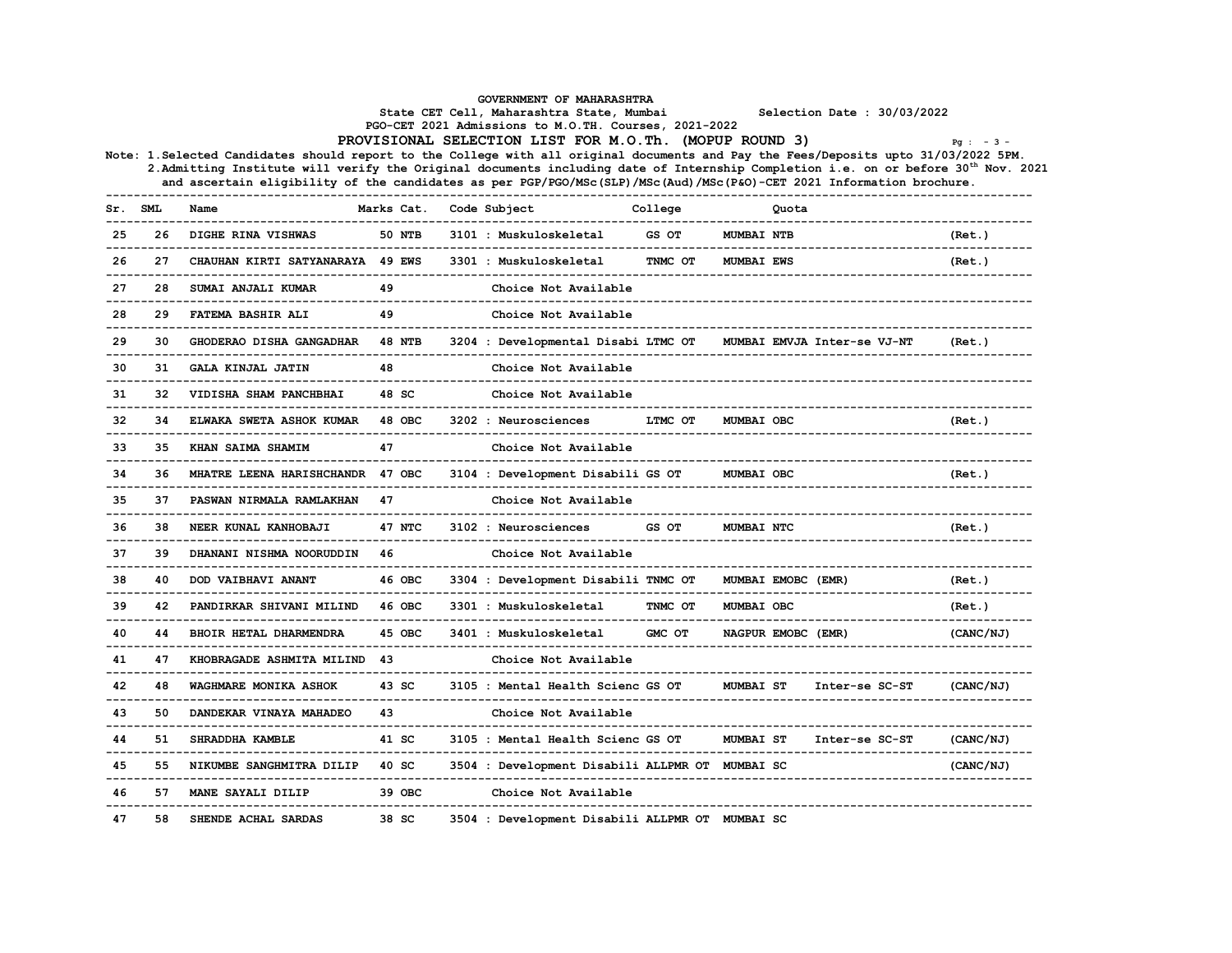|    | Sr. SML Name | Marks Cat. Code Subject                                  | College | Quota             |        |
|----|--------------|----------------------------------------------------------|---------|-------------------|--------|
| 48 |              | 59 NIKITA URPH SHIVKANTA SAY 37 NTD 3402 : Neurosciences | GMC OT  | <b>NAGPUR NTD</b> | (Ret.) |
|    |              |                                                          |         |                   |        |
|    |              |                                                          |         |                   |        |
|    |              |                                                          |         |                   |        |
|    |              |                                                          |         |                   |        |
|    |              |                                                          |         |                   |        |
|    |              |                                                          |         |                   |        |
|    |              |                                                          |         |                   |        |
|    |              |                                                          |         |                   |        |
|    |              |                                                          |         |                   |        |
|    |              |                                                          |         |                   |        |
|    |              |                                                          |         |                   |        |
|    |              |                                                          |         |                   |        |
|    |              |                                                          |         |                   |        |
|    |              |                                                          |         |                   |        |
|    |              |                                                          |         |                   |        |